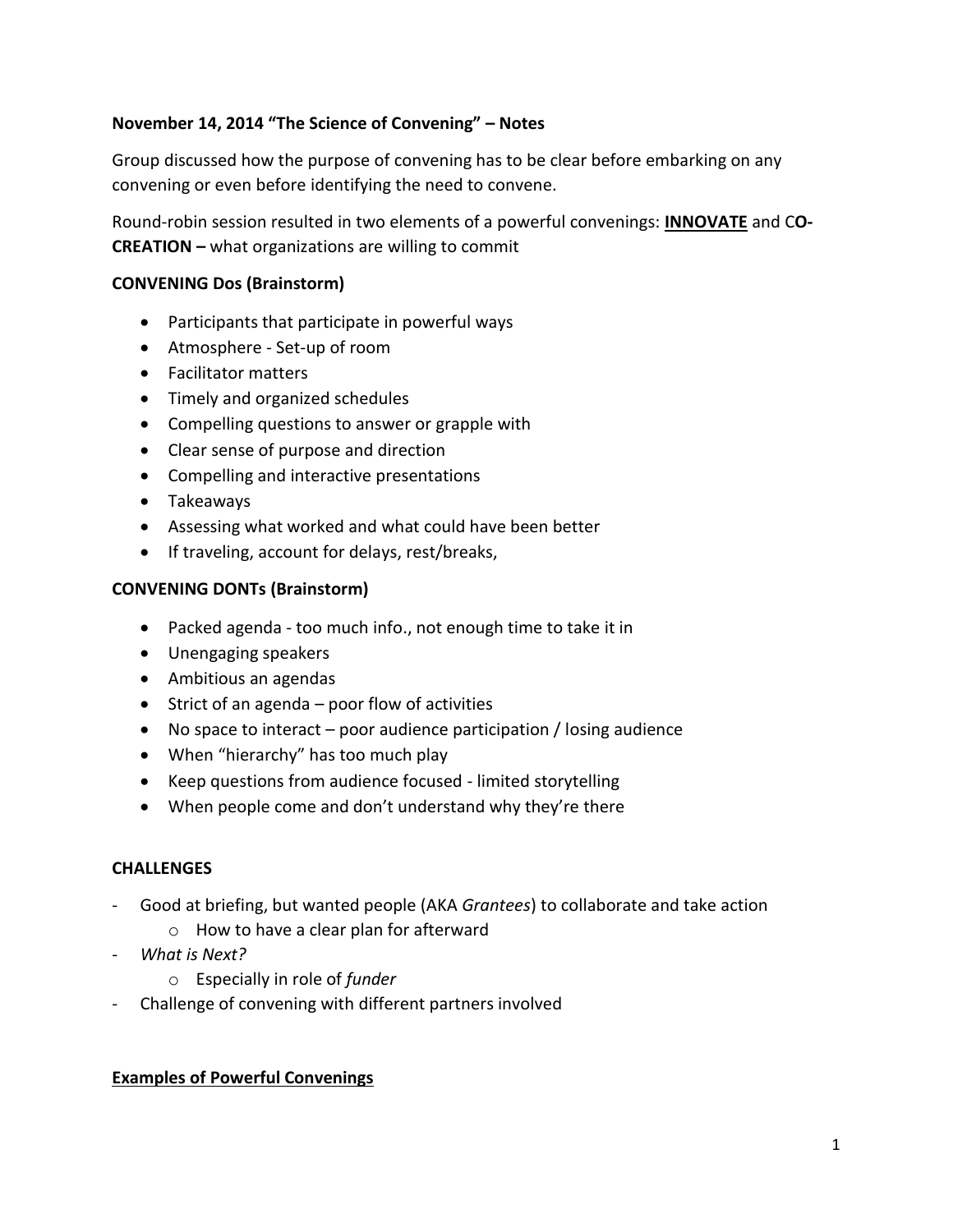Example given of a convening – *Incarceration as a Public Health Issue*

- Brought together leaders with diverse backgrounds
- Bringing lens
	- o Public sees incarceration
- Clear why everyone was *invited*
- Prepared everyone as to why they were there
- Result *Formed a network*
- Focused on intersectionality Health, Justice
- Had a planned social activity together *- Dinner* together

## **Challenges and Advice**

- Need skilled facilitator Prepare the facilitators on who the audience is
- Take time to conduct pre-work:
	- $\blacksquare$  Interviews talking to individuals ahead of time
	- **What is the purpose of convening**
	- Value their contribution
- Anticipate how do you deal with people in the audience who can be potentially *disruptive*?
	- **Breakouts can help manage that.**
	- *Mixed Format* to let out some steam
	- "Other"
- Bring together a large planning committee with diverse opinions
	- Does everything need to be discussed?
	- Consensus-based decision-making  $-$  how does the group make decisions
	- **Across organizations**
	- **Main Funders**
	- **Look at assets that each member brings** forming committees that do difficult things
	- **Set up timeline for discussion and decision-making**
	- .
- *Powerful dynamic -* Being clear on roles; (Is there a point where you say, "here's what's happening?")
- Have a neutral coordinator on *smaller* decisions
- **Delegation**
- **Management**
- **Details**
- Consensus on purpose
- Have conversations in advance with; *Facilitator*
- Engage grantees in co-design motivations of grantees to align and act